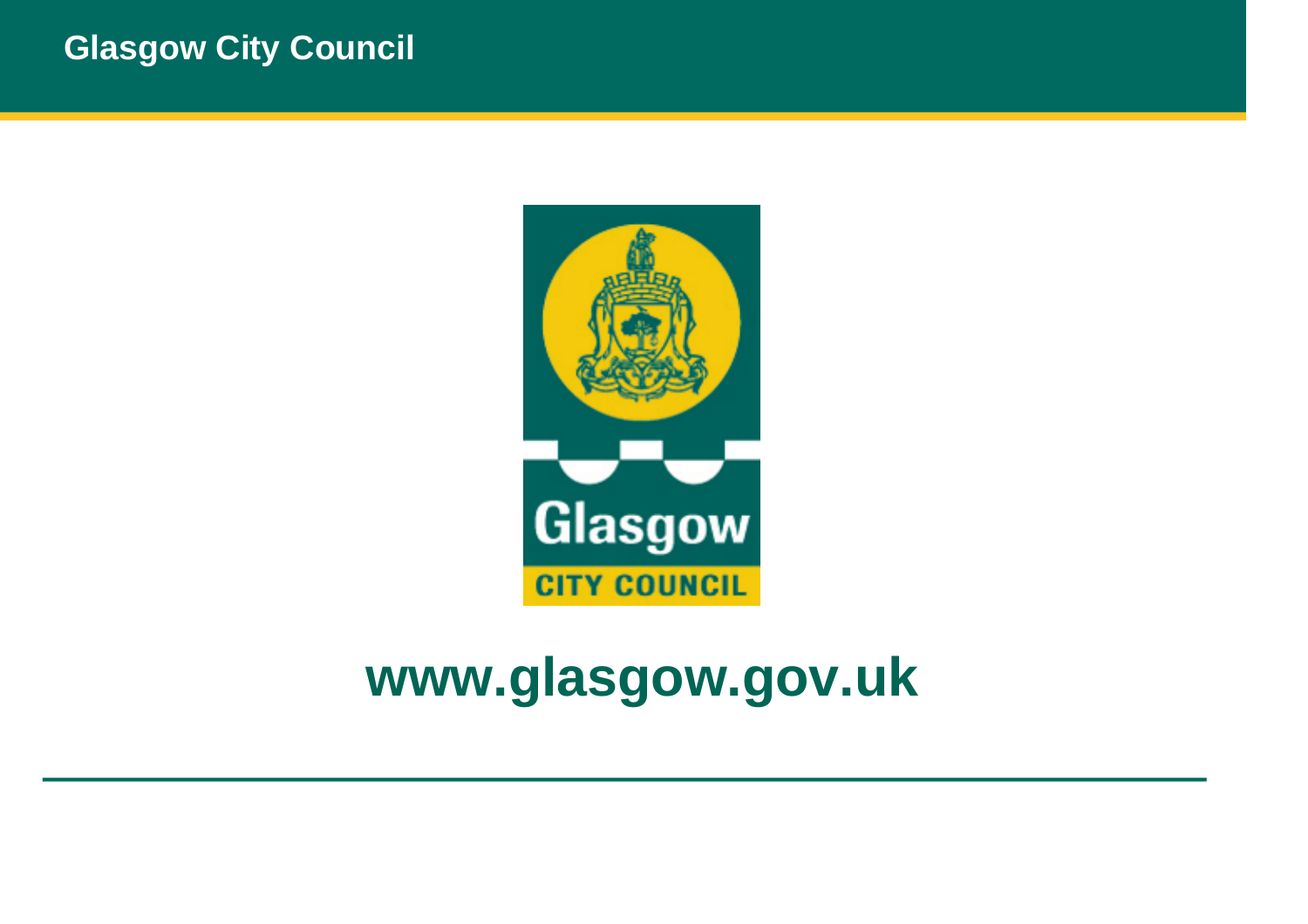## Glasgow: the context, challenges and responses

Kevin Rush Head of Economic Development, Glasgow City Council

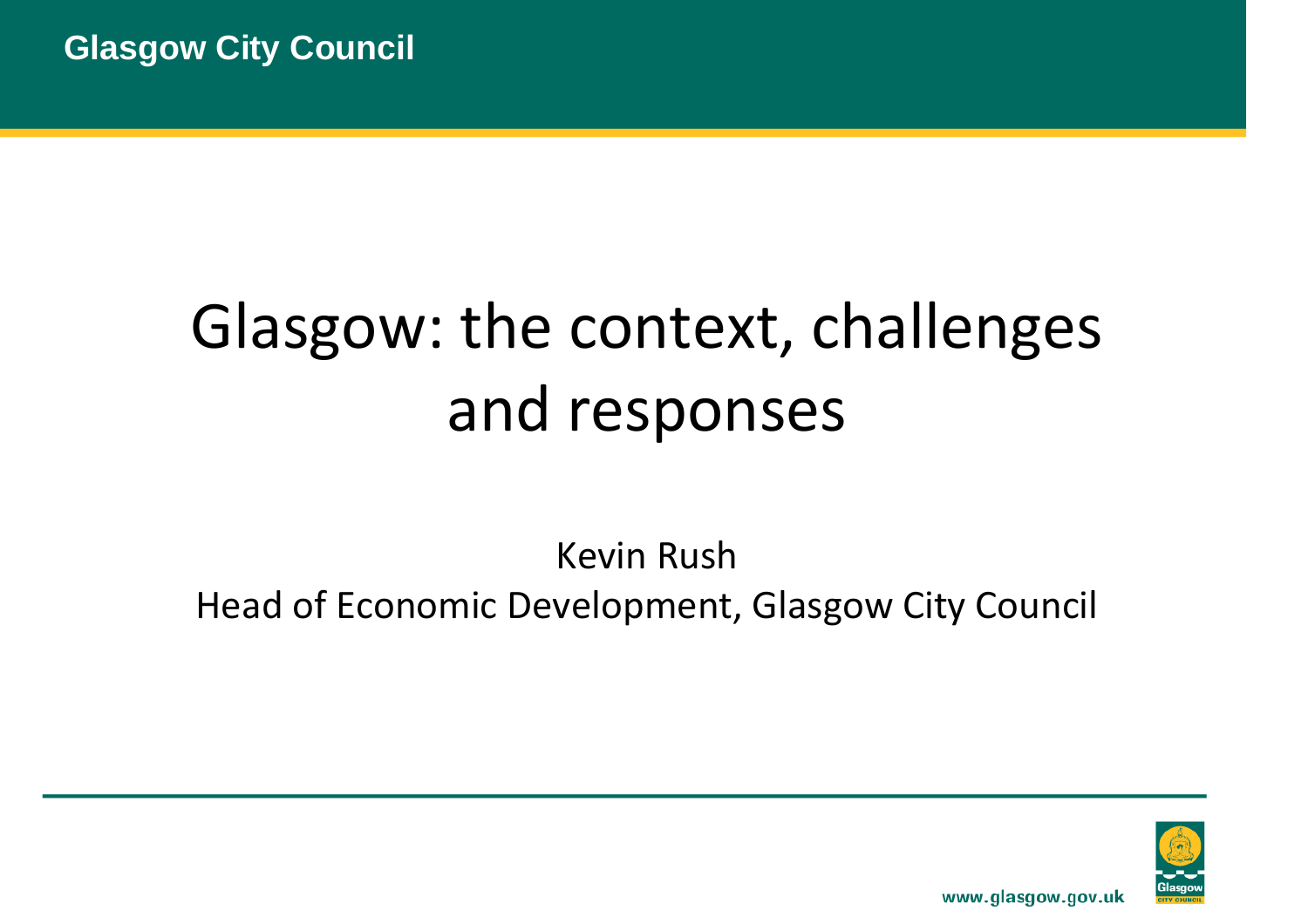## The Context

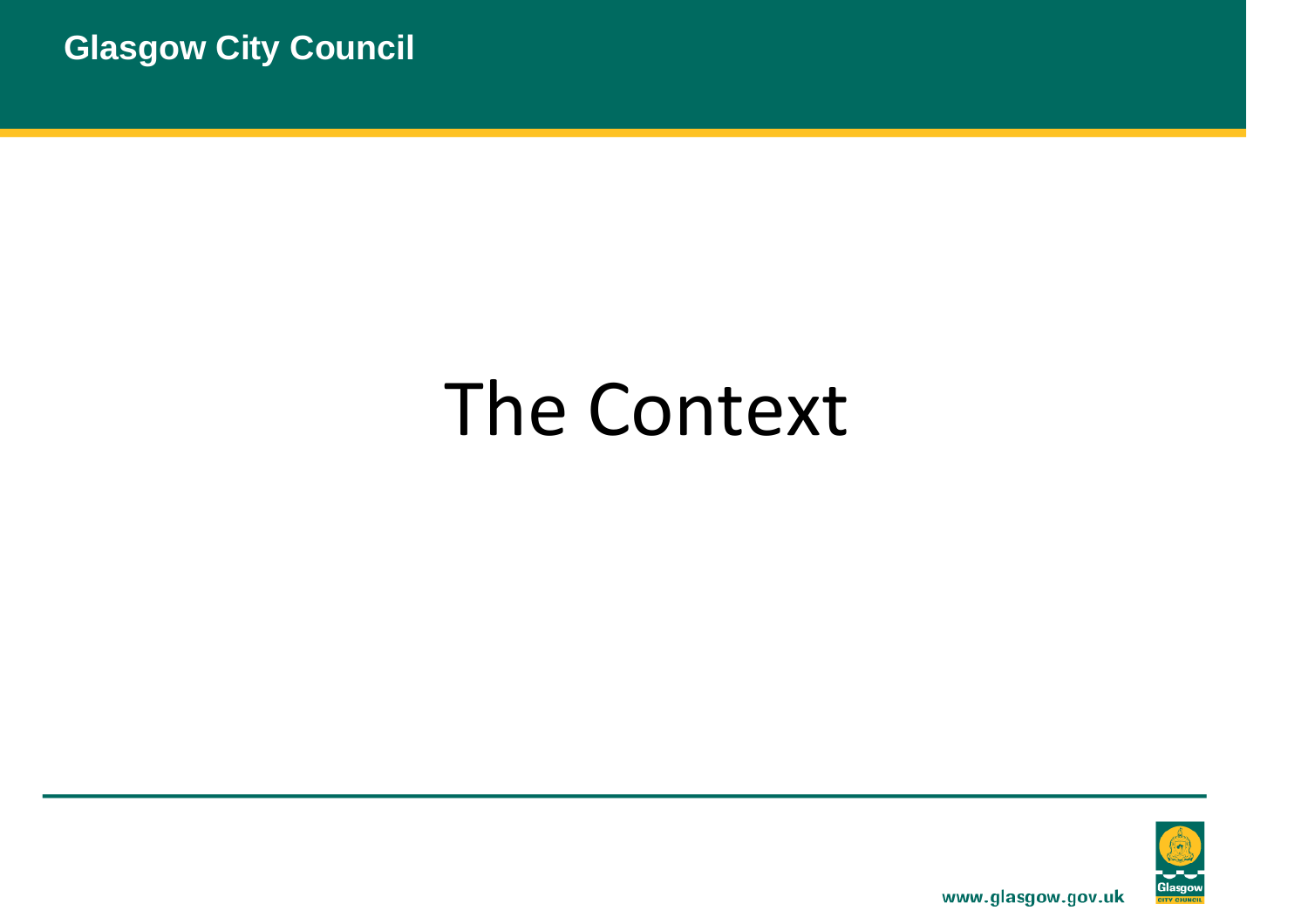#### **Glasgow City Council - Context**

**Chart 1: Employment Levels Over Time (1996 = 100)**



*Source*: Annual Employment Survey; Annual Business Inquiry and Business Register and Employment Survey *Note*: Time series breaks between 1997 and 1998; and 2007 and 2008

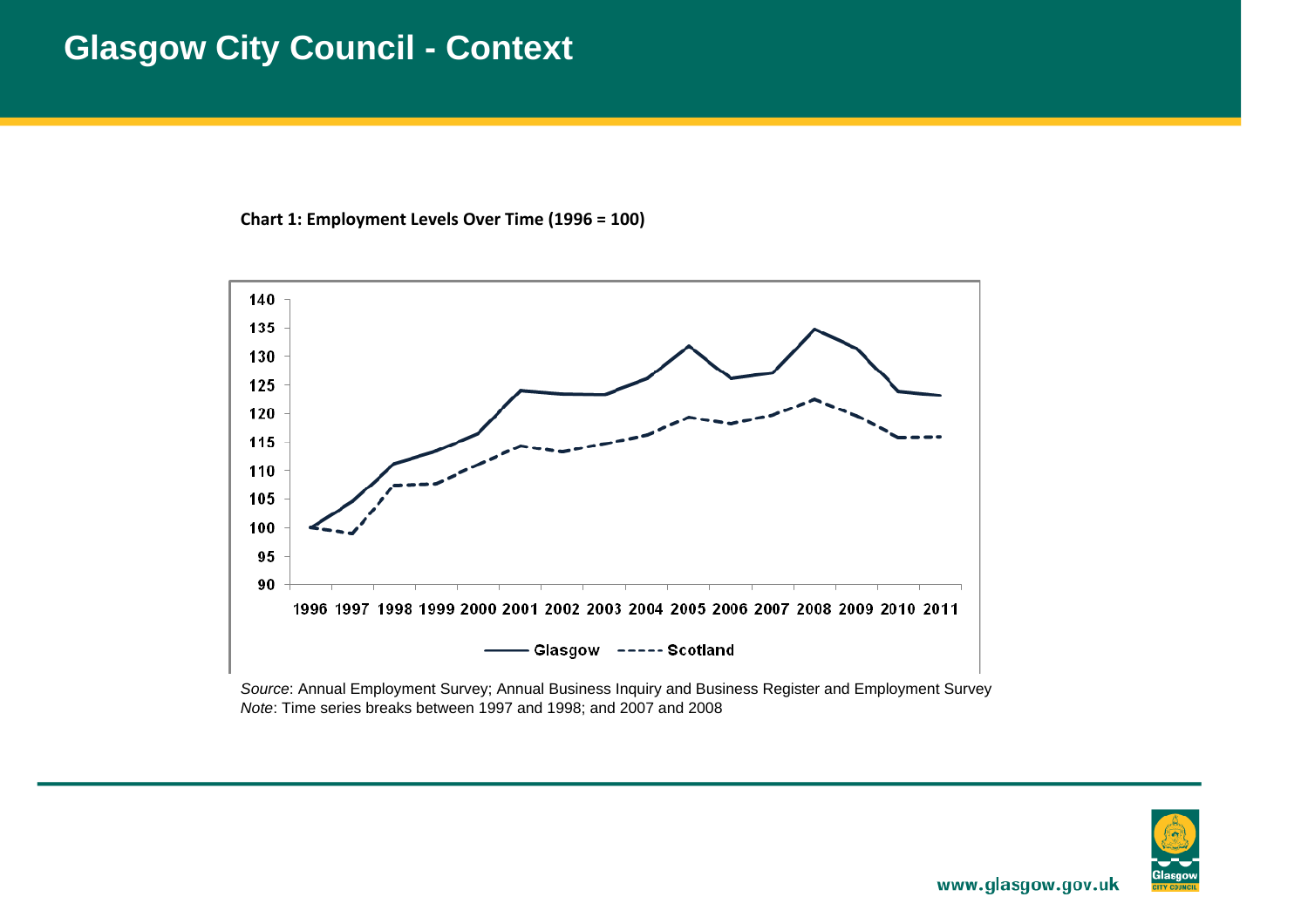**Table 1: Glasgow DWP Out of Work Benefit claimants, 2006‐2013**

|                    | 2006   | 2013   | Change<br>2006-2013 | % Change<br>2006-2013 |
|--------------------|--------|--------|---------------------|-----------------------|
| <b>JSA</b>         | 15,690 | 24,080 | $+8,390$            | $+54$                 |
| IB/ESA             | 57,920 | 50,740 | $-7,810$            | $-12$                 |
| <b>Lone Parent</b> | 13,930 | 6,930  | $-7,000$            | $-50$                 |
| Other              | 2,680  | 1,930  | $-750$              | $-28$                 |
| <b>Total</b>       | 90,220 | 83,680 | $-6,540$            | -7                    |

*Source*: DWP WPLS

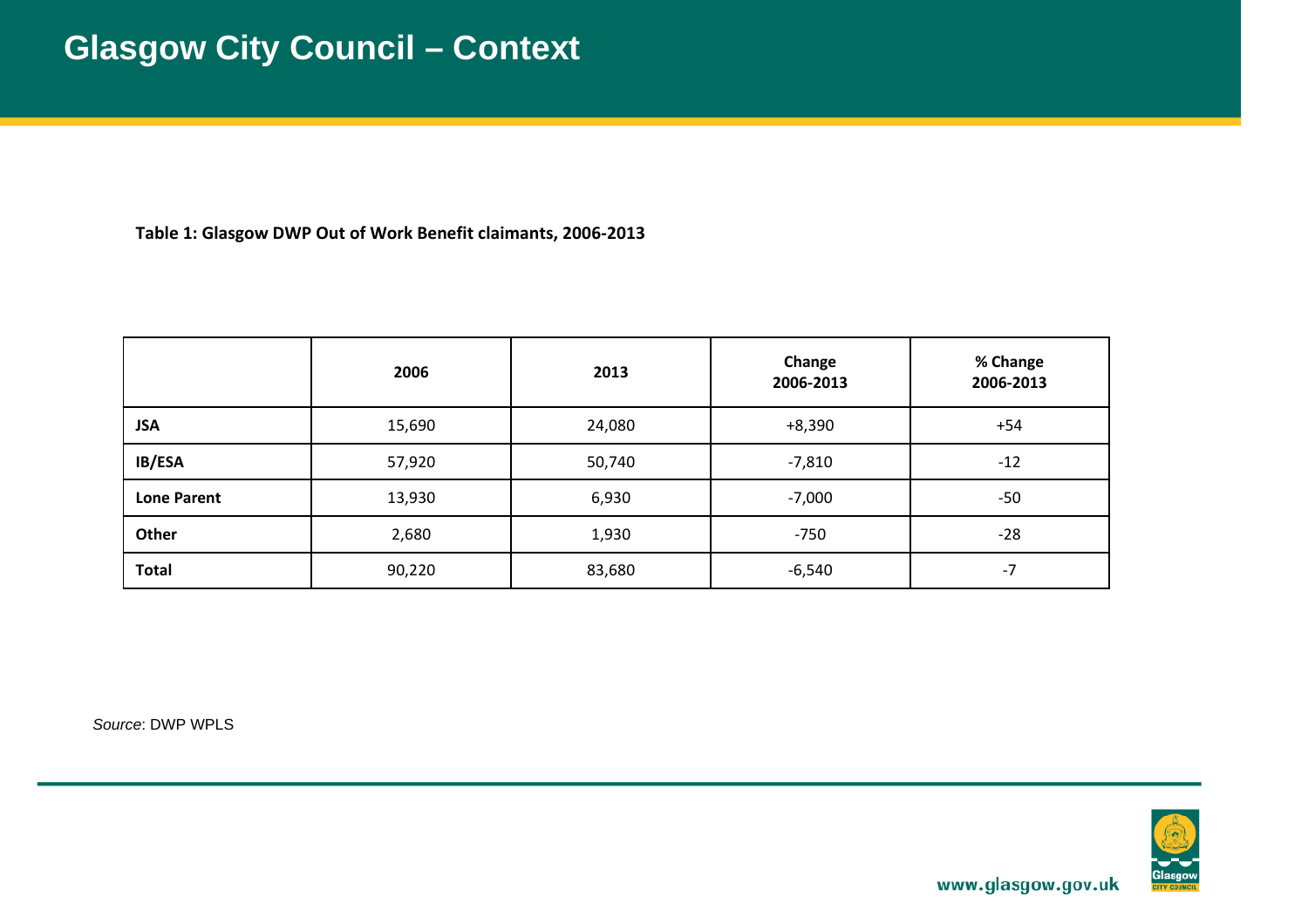### **Glasgow City Council - Context**

- • Glasgow'<sup>s</sup> employment rate suffered over the most recent recession ‐ falling by 5.8% in comparison to <sup>a</sup> Scottish fall of 2.9%, and <sup>a</sup> UK fall of 1.5% over the same time period.
- • Similarly, Glasgow'<sup>s</sup> youth unemployment rate suffered significantly – increasing by 11.5% more than the UK average, and 10.3% more than the Scottish average

| <b>Employment Rates</b> |         |                 |           |
|-------------------------|---------|-----------------|-----------|
| <b>Date</b>             | Glasgow | <b>Scotland</b> | <b>UK</b> |
|                         |         |                 |           |
| 2008                    | 65.5%   | 73.5%           | 72.1%     |
| 2009                    | 62.6%   | 71.9%           | 70.5%     |
| 2010                    | 62.1%   | 71.0%           | 70.1%     |
| 2011                    | 63.8%   | 70.7%           | 70.0%     |
| 2012                    | 59.7%   | 70.6%           | 70.6%     |

| <b>Youth (16-24) Unemployment Rates</b> |                |                 |           |
|-----------------------------------------|----------------|-----------------|-----------|
| <b>Date</b>                             | <b>Glasgow</b> | <b>Scotland</b> | <b>UK</b> |
|                                         |                |                 |           |
| 2008                                    | 15.0%          | 13.6%           | 15.0%     |
| 2009                                    | 16.5%          | 16.8%           | 18.8%     |
| 2010                                    | 22.1%          | 18.6%           | 19.3%     |
| 2011                                    | 23.7%          | 21.5%           | 21.0%     |
| 2012                                    | 32.4%          | 20.7%           | 20.9%     |

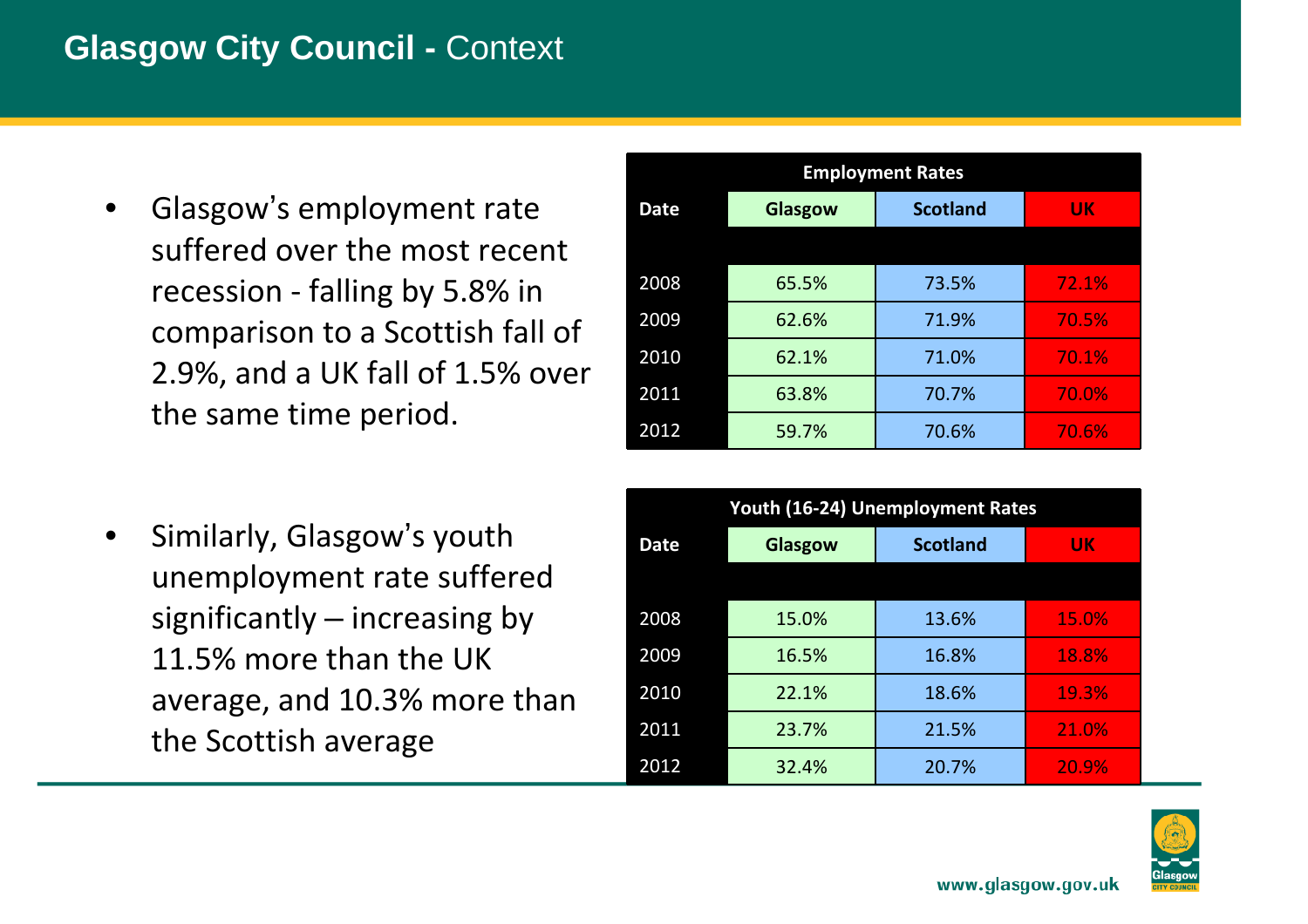### **Glasgow City Council - Context**



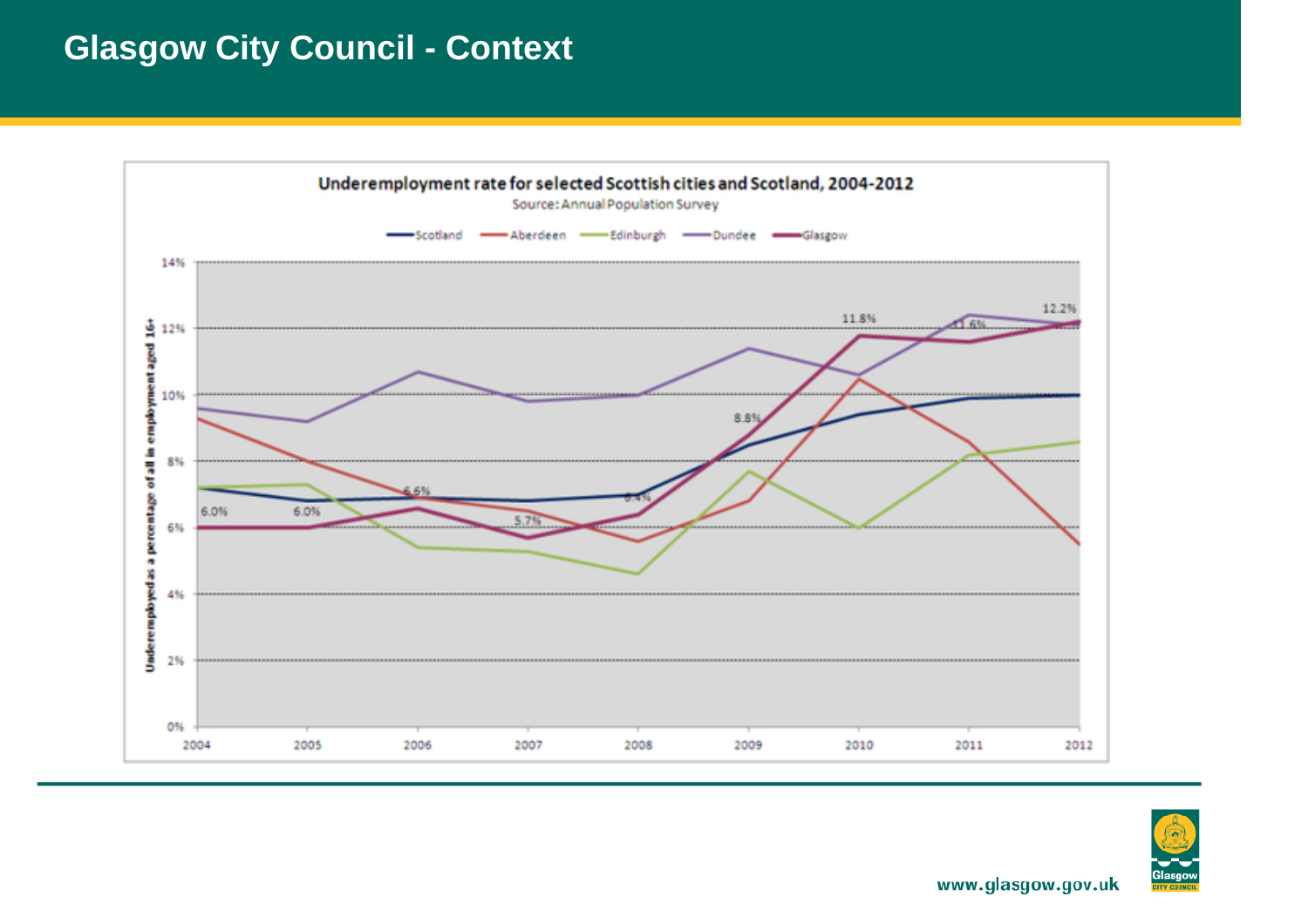## YOUTH EMPLOYMENT

• Post‐recession, Glasgow's youth employment rate had <sup>a</sup> higher recovery than the UK and Scottish averages

|          | 2012 | 2013 | <b>% change</b> |
|----------|------|------|-----------------|
| Glasgow  | 34.0 | 41.4 | 7.4             |
| Scotland | 53.2 | 52.6 | $-0.6$          |
| UK       | 49.7 | 49.8 | 0.1             |

 $\bullet$  Similarly, the overall employment figure has increased by 3.6% in the last year (Scotland +0.4%, UK +0.7%)

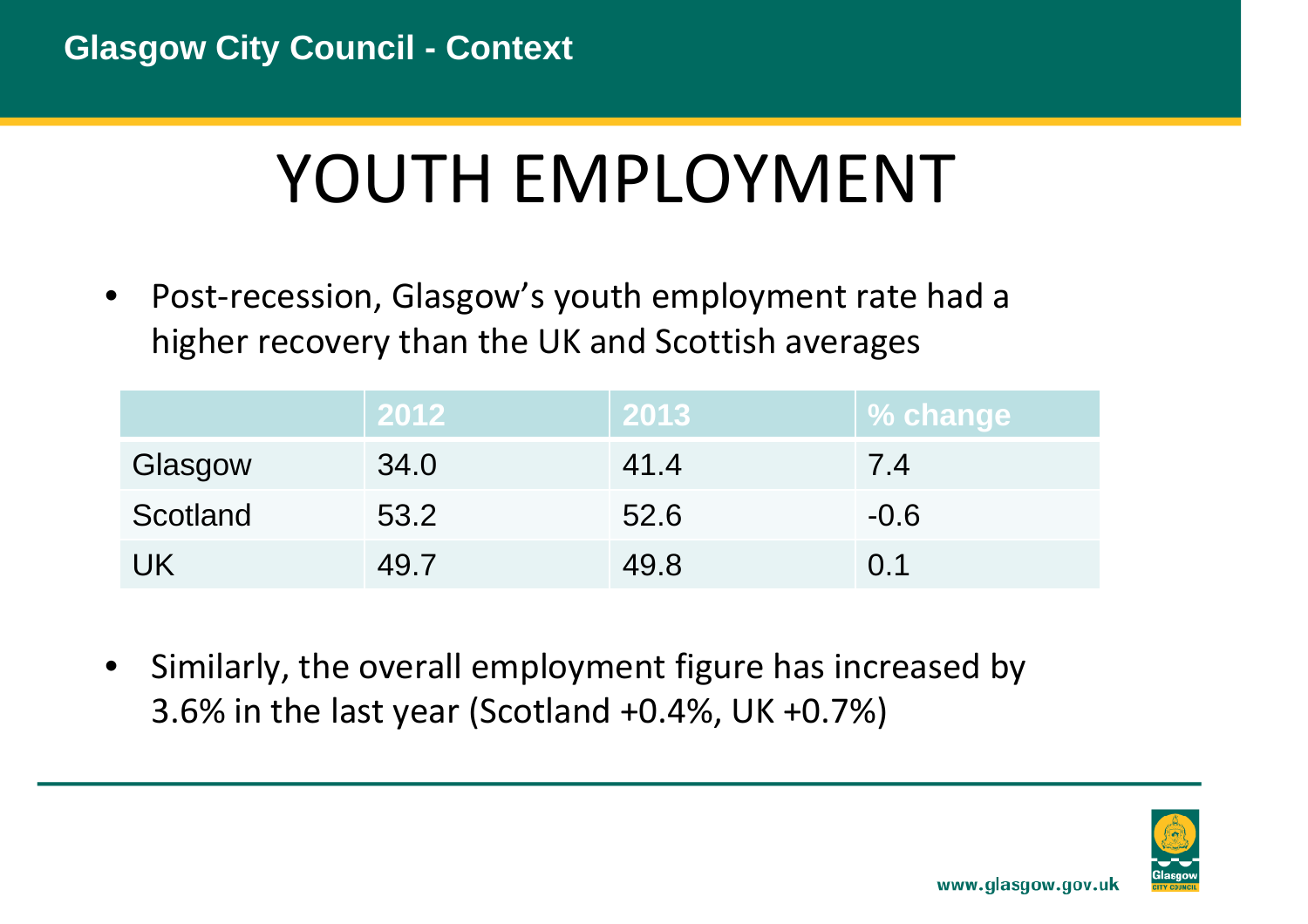## YOUTH UNEMPLOYMENT

• Glasgow's youth unemployment level fell by 7.9% between 2012 and 2013 – <sup>a</sup> full 7.8% more than the Scottish average, and 7.1% more than the UK equivalent.



|          | 2012 | 2013 | % change |
|----------|------|------|----------|
| Glasgow  | 32.4 | 24.5 | $-7.9$   |
| Scotland | 20.7 | 20.6 | $-0.1$   |
| · UK     | 20.9 | 20.1 | $-0.8$   |

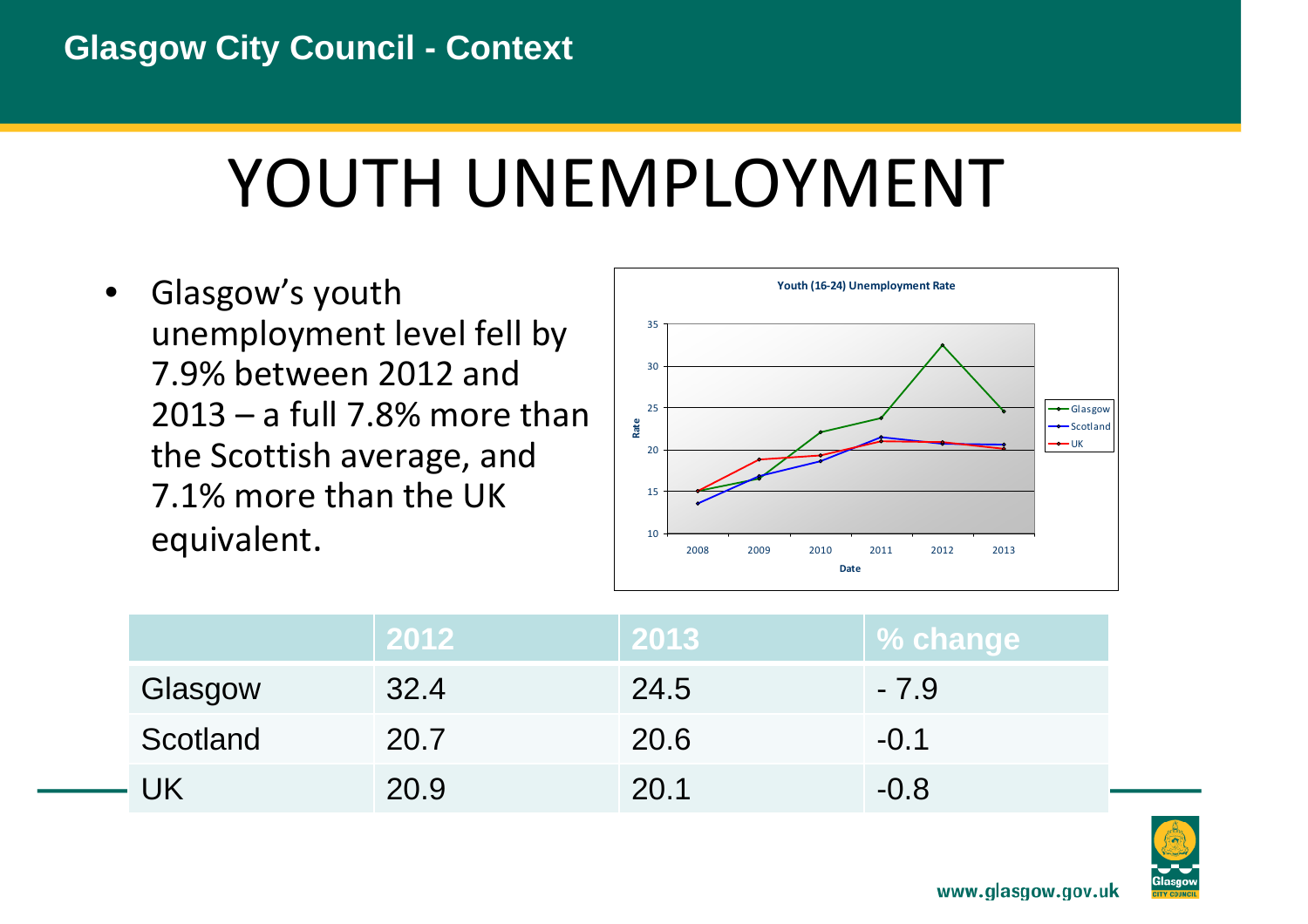Glasgow Economic Leadership Key Sectors

- •*Tourism & Events*
- •*Engineering, Design & Manufacturing*
- •*Financial & Business Services*
- •*Life Sciences*
- •*Low Carbon Industries*
- •*Higher and Further Education*

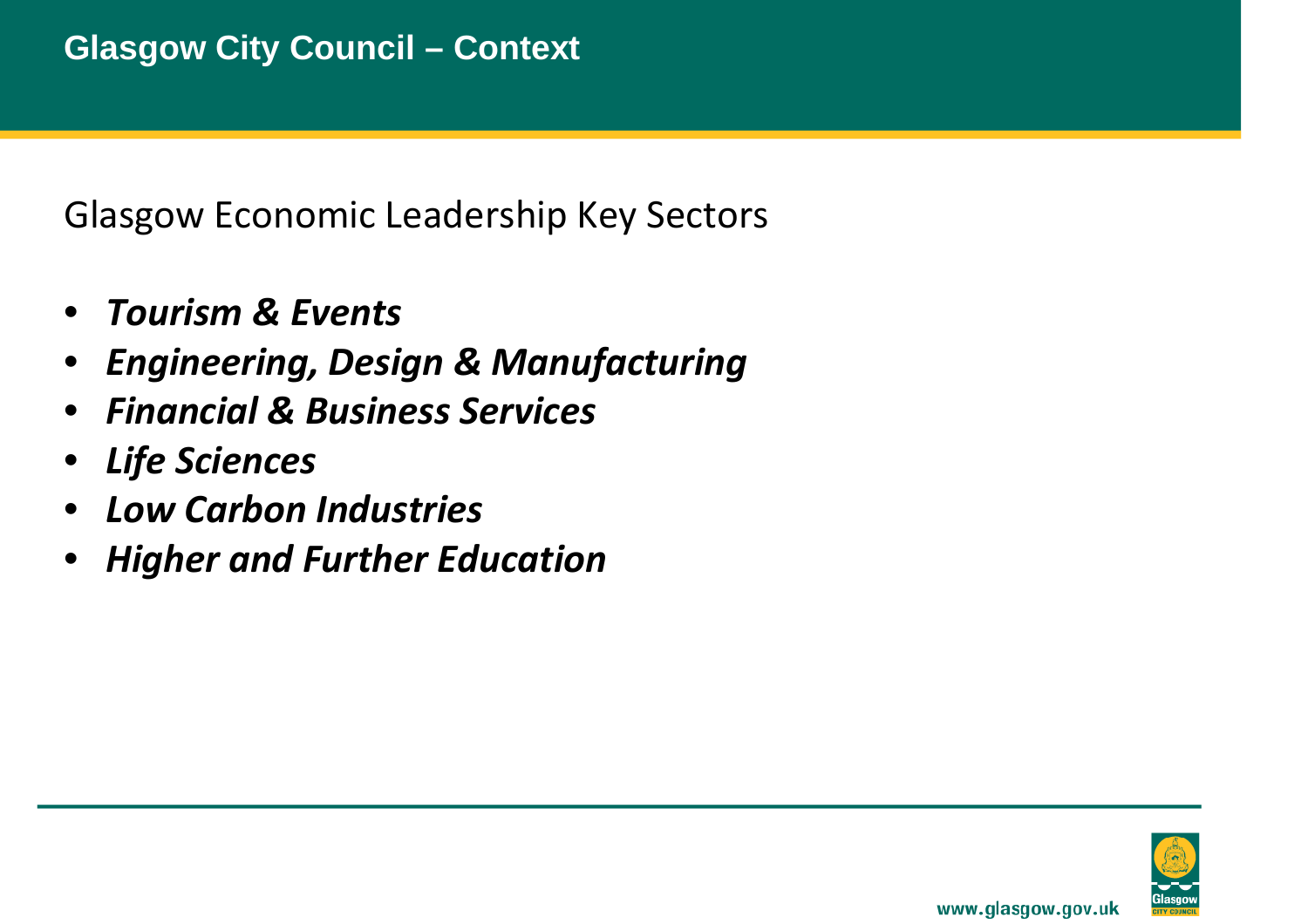Oxford Economics Research

Glasgow sectors expected to grow through to 2017.

- $\bullet$ Administration and support service: +11,000 jobs.
- $\bullet$ Professional, scientific and technical service: +9,000 jobs.
- •Retail: +4,000 jobs.
- •Accommodation and food: +2,000 jobs.

Occupations where employment is projected to grow by 2017.

- Associate professionals: +5,000 jobs.
- Managers and senior officials: +4,500 jobs.
- Professionals: +2,500 jobs.
- Care and leisure: +2,000 jobs

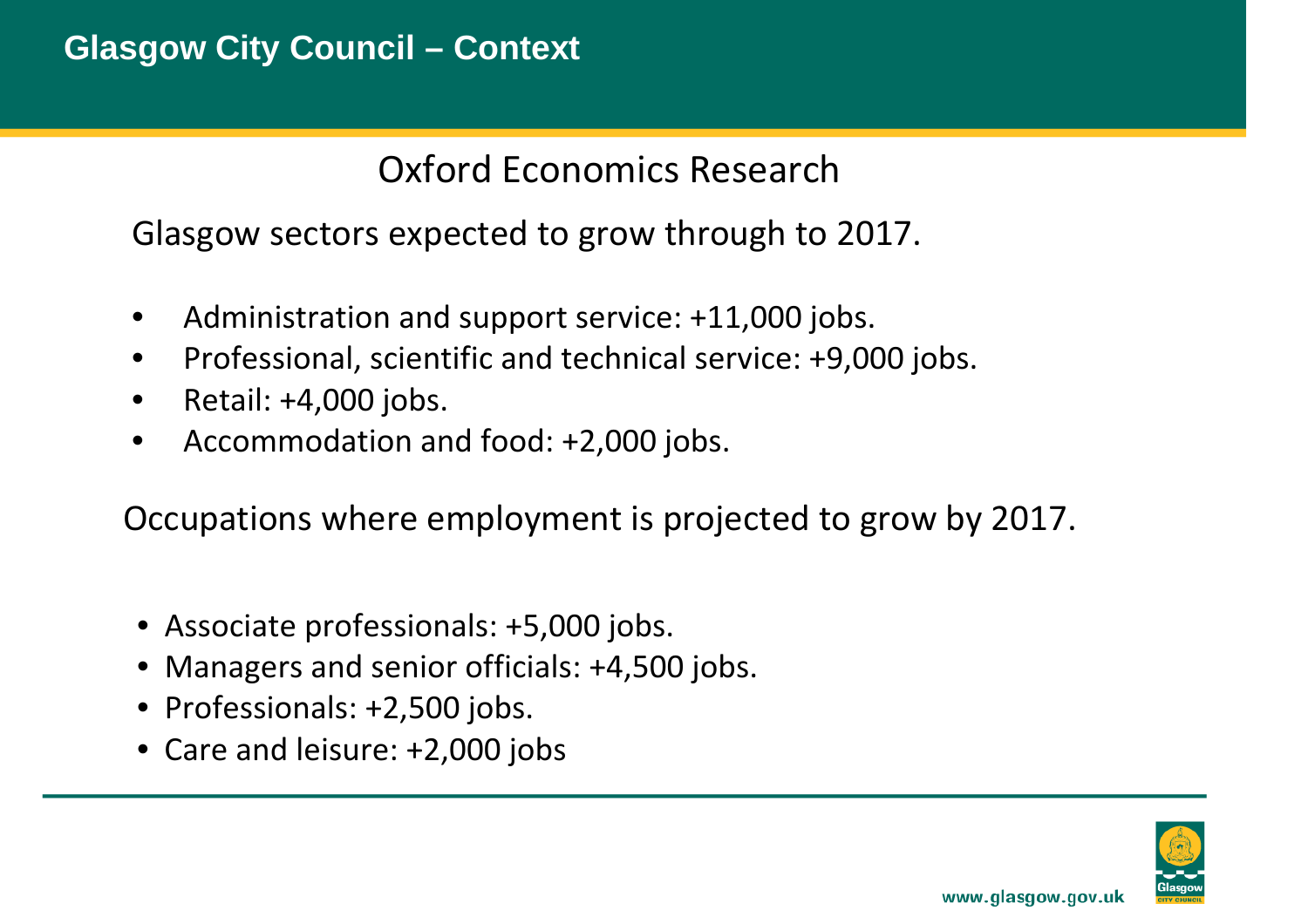### **Glasgow City Council - Context**

## The context

- •Employment lower than Scottish average but moving in right direction
- •Significant fall in youth unemployment between 2012 and 2013
- •Glasgow still has higher proportion of Scottish jobs than in 1995
- $\bullet$ Commonwealth Games has helped protect Glasgow from worst of recession
- •City Deal can bolster city's economy over next 20 years
- • Underemployment growing issue in city – need to develop policy responses to this
- • GEL sectors key to growing the economy, but need to look at key sectors for local labour market

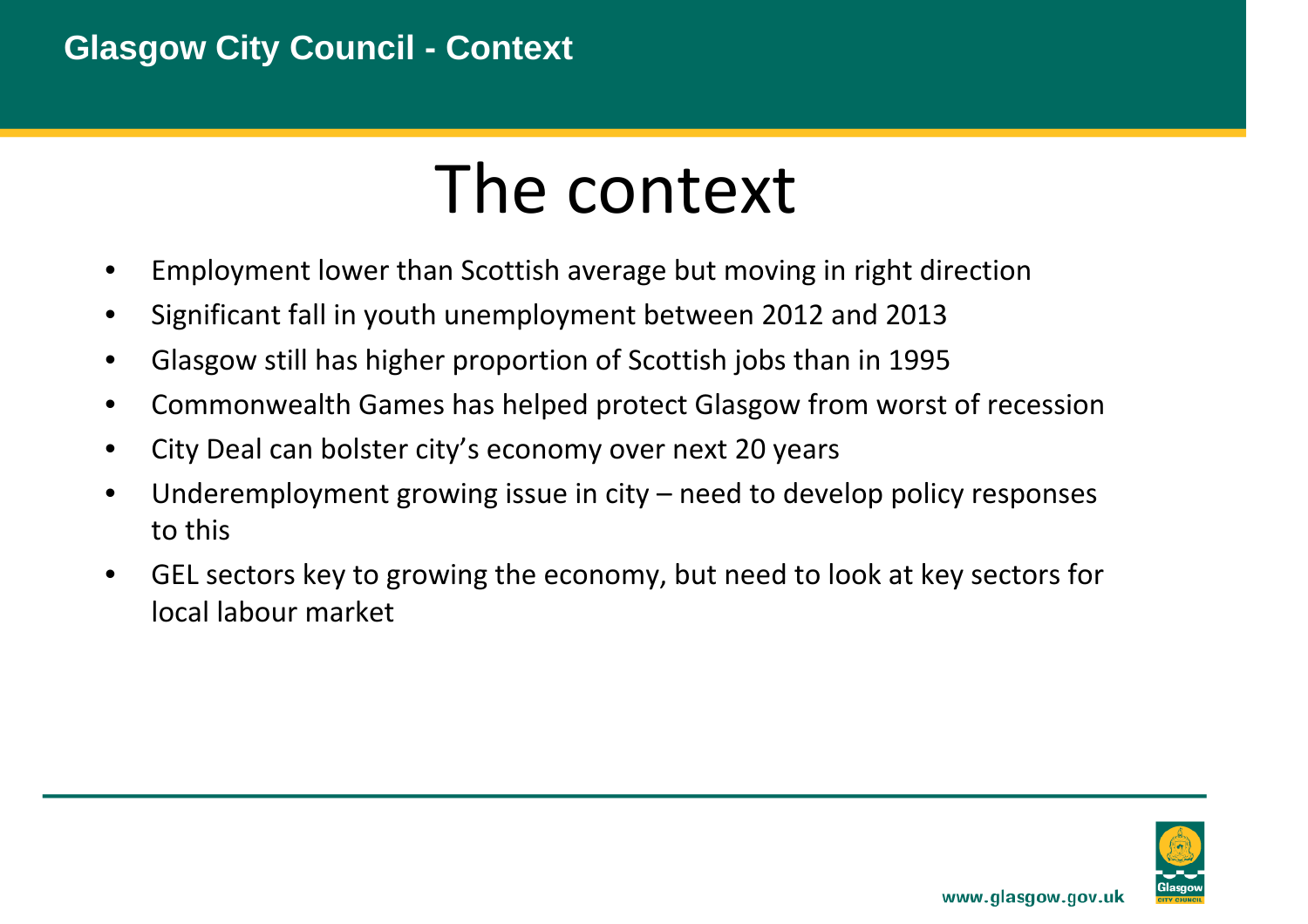# The Challenge

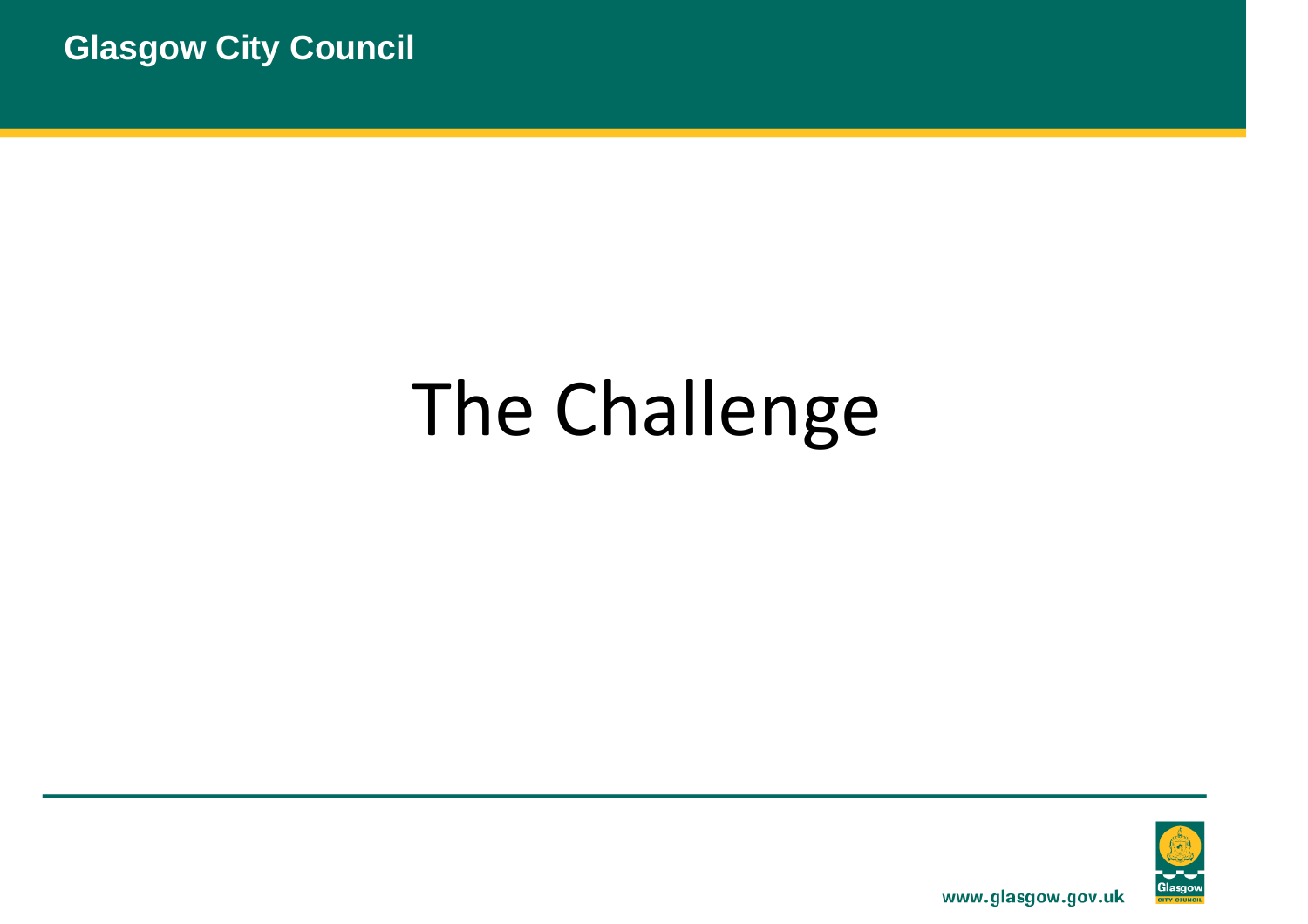The groups most likely to be affected by in work poverty have been identified as

- 16 24 year olds
- those with no qualifications
- lone parents
- disabled people (long term sick)
- women

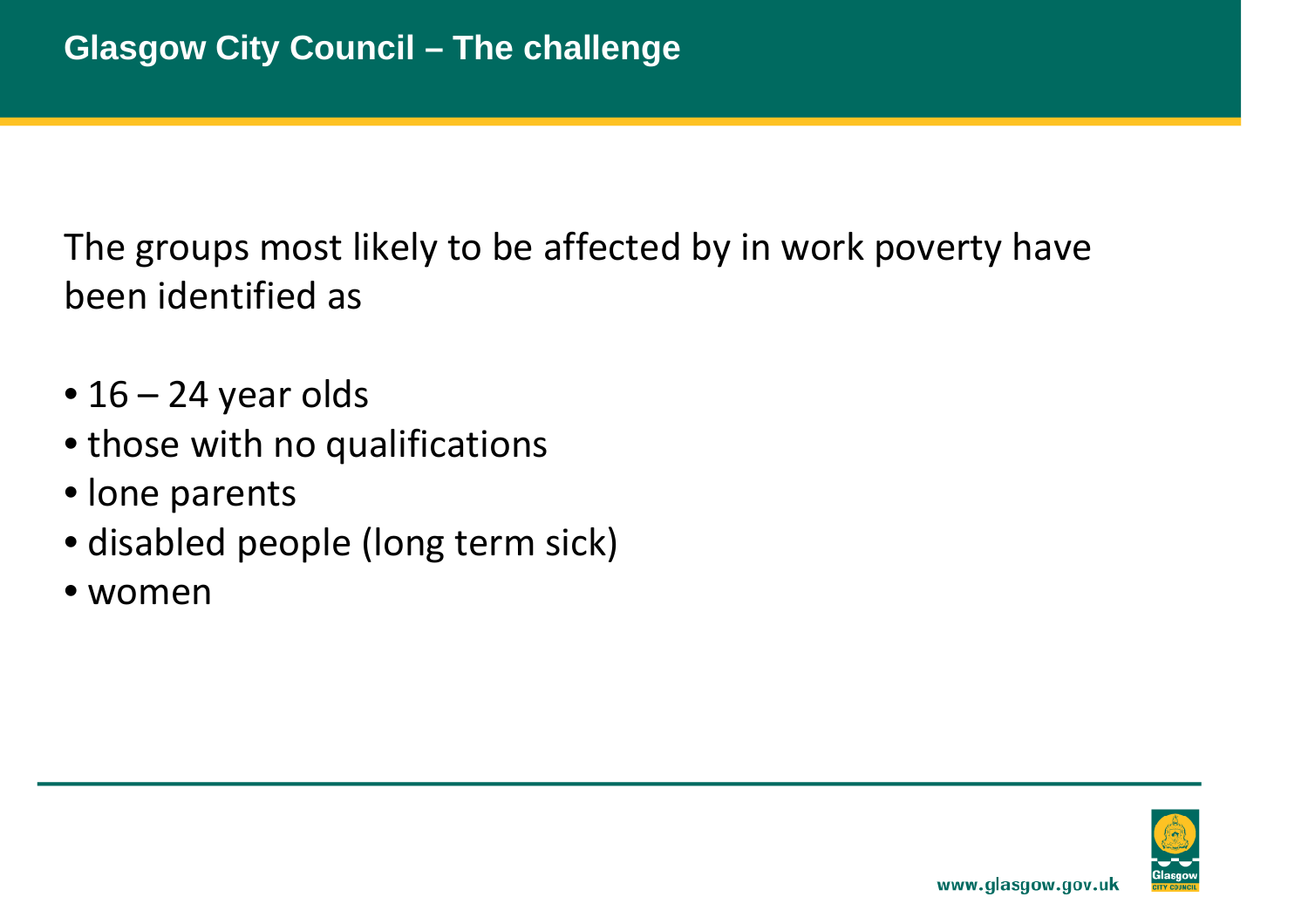- Lowest paying sectors are retail, care, hospitality, catering and admin and secretarial.
- •16% of employees in the city have no qualification
- Employers are less inclined to invest in training for these employees than those who already hold qualifications
- More likely to affect those workplaces with fewer than 50 employees – over 90% of companies in Glasgow

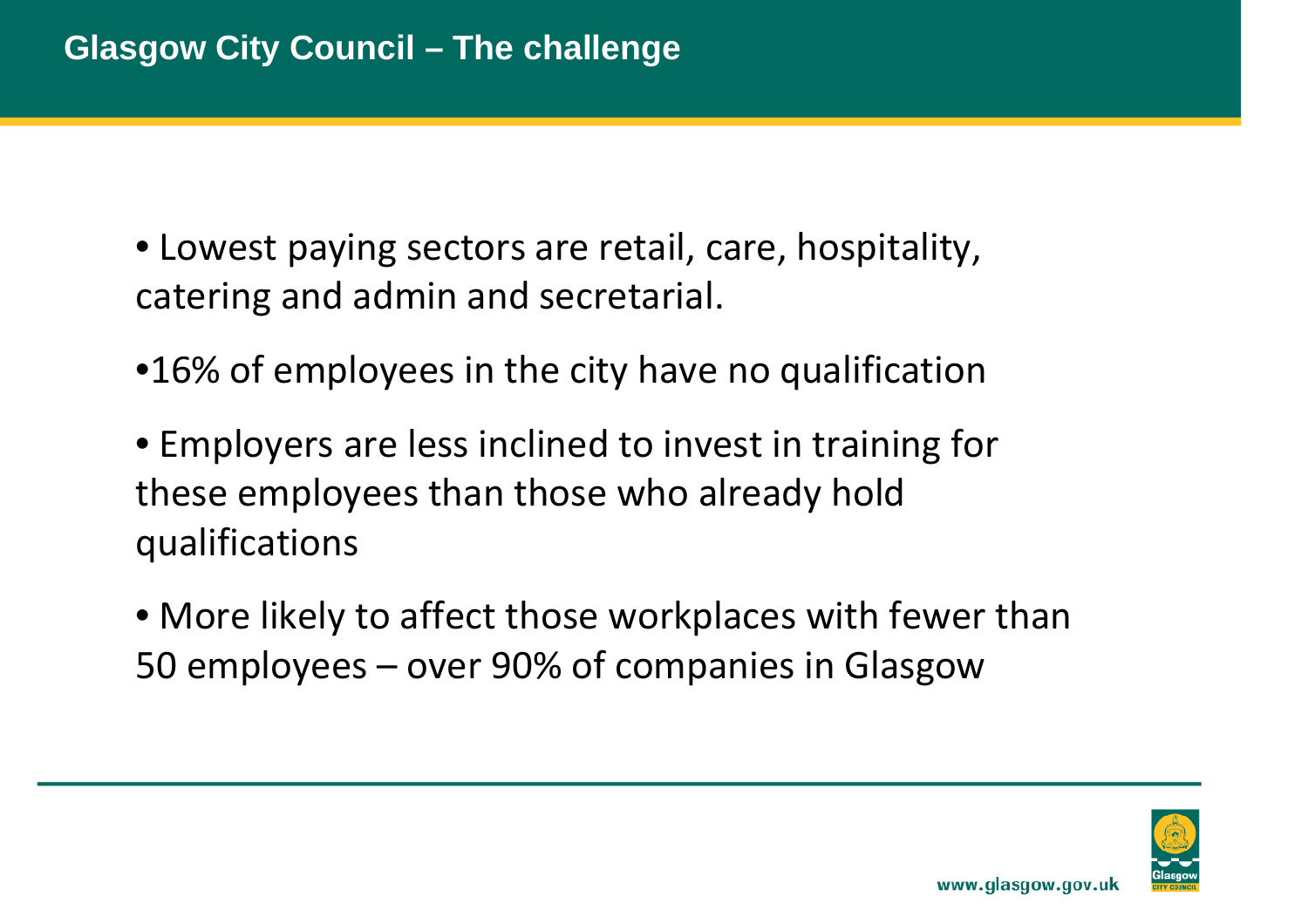# The Response

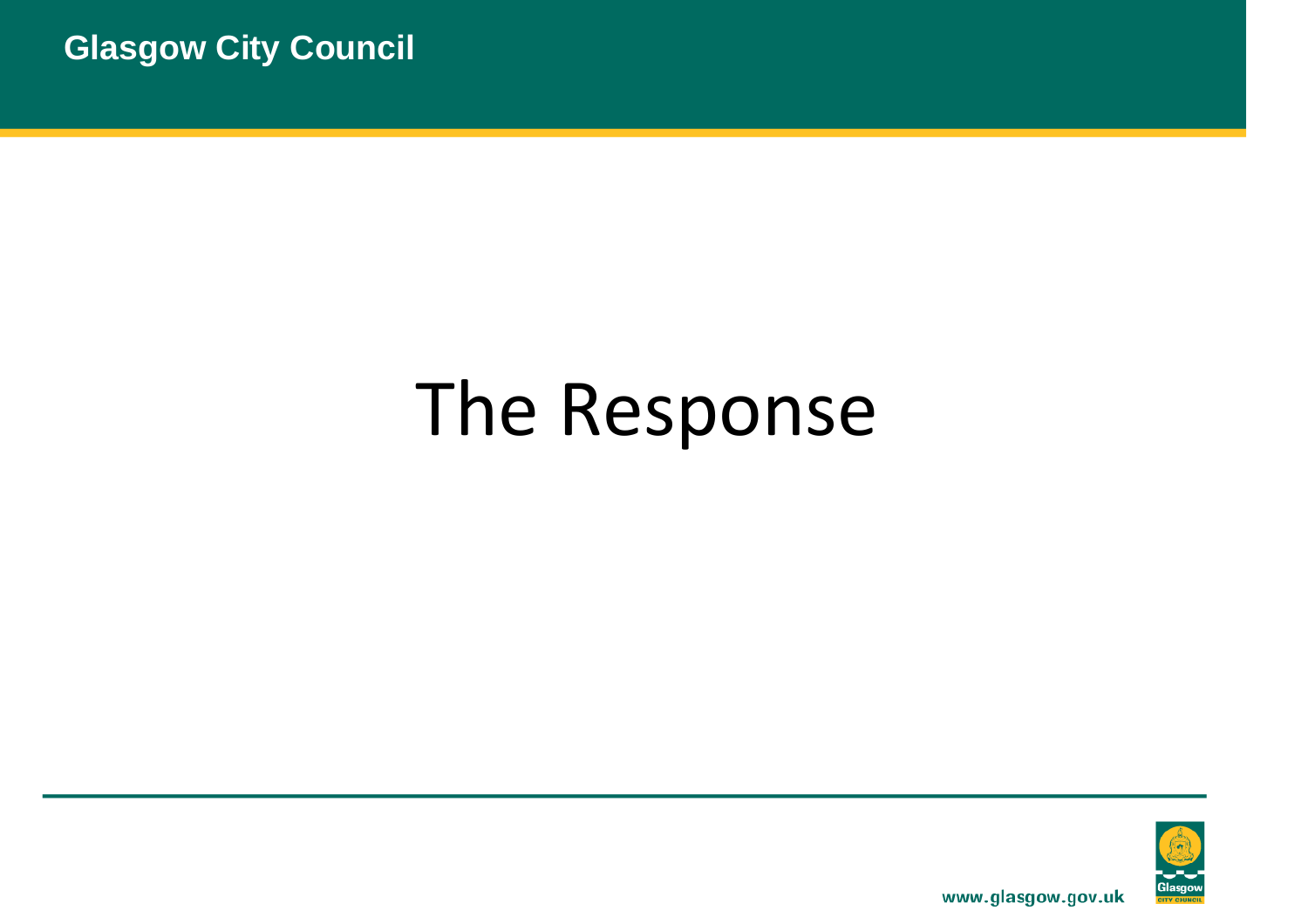- Glasgow Living Wage first in Scotland, launched in 2009 with 150 employers
- Glasgow Guarantee tied to Glasgow Living Wage. Jobs must be sustainable (18 months+)
- Single Outcome Agreement
- Glasgow Works Strategy
- Financial advice greater integration with employability
- Credit Union support
- Action on Pay Day Lending
- City Deal

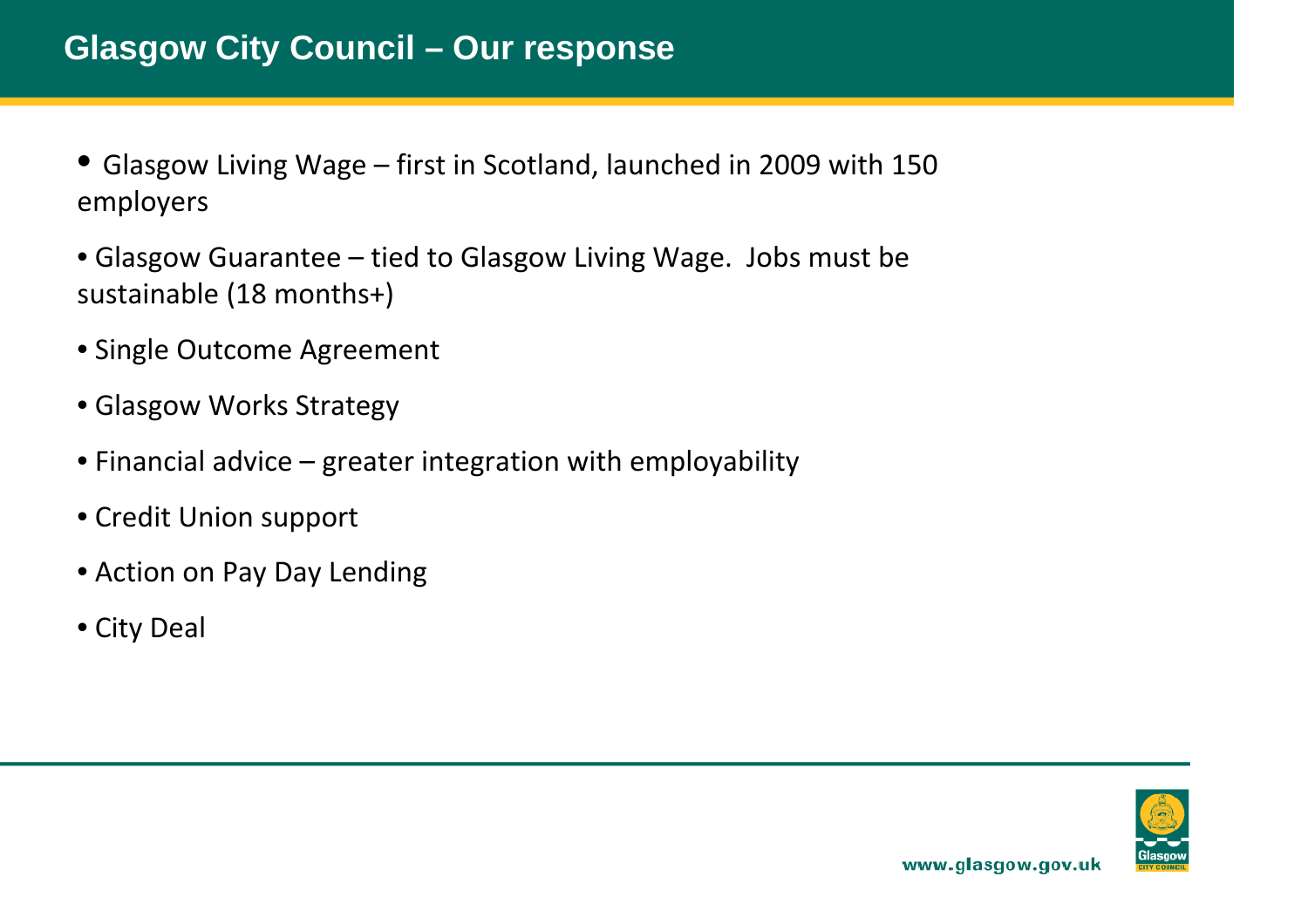Glasgow Living Wage

- •Launched in 2009 by the Leader of the Council
- •150 employers, employing over 50,000 people
- •● Cost £1.2million - £7 an hour in 2009, £7.65 in 2014
- • Lifted salary of 581 lowest paid employees by up to £1100 a year
- •• Innovative solution
- 94% of those affected were women
- •However, by 2014 this had dropped to 130 employers
- Can't enforce
- $\bullet$ Challenge to bring employers along

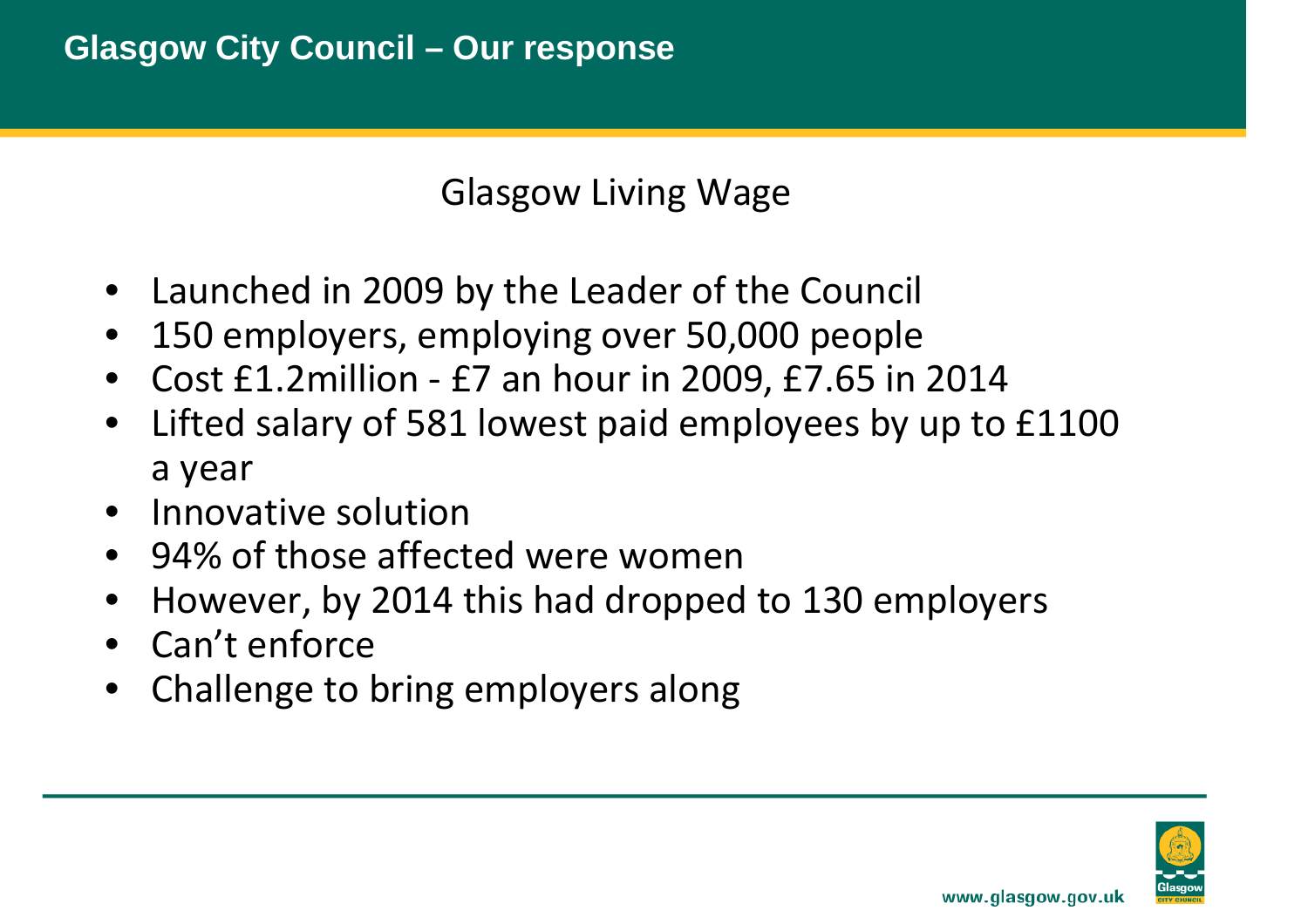### Glasgow Guarantee

- •Worth £8million per year
- •Commonwealth Apprentice Initiative – focus on school leavers
- •50% wage subsidy for employers for 1 year
- •Commonwealth Jobs Fund – 18‐24 and 50+
- •Commonwealth Graduate Fund – unemployed/underemployed
- $\bullet$ Commonwealth Youth Fund – 16‐19 year olds
- •5000 young people into work or apprenticeships since 2009
- •Posts tied to Glasgow Living Wage and must be additional

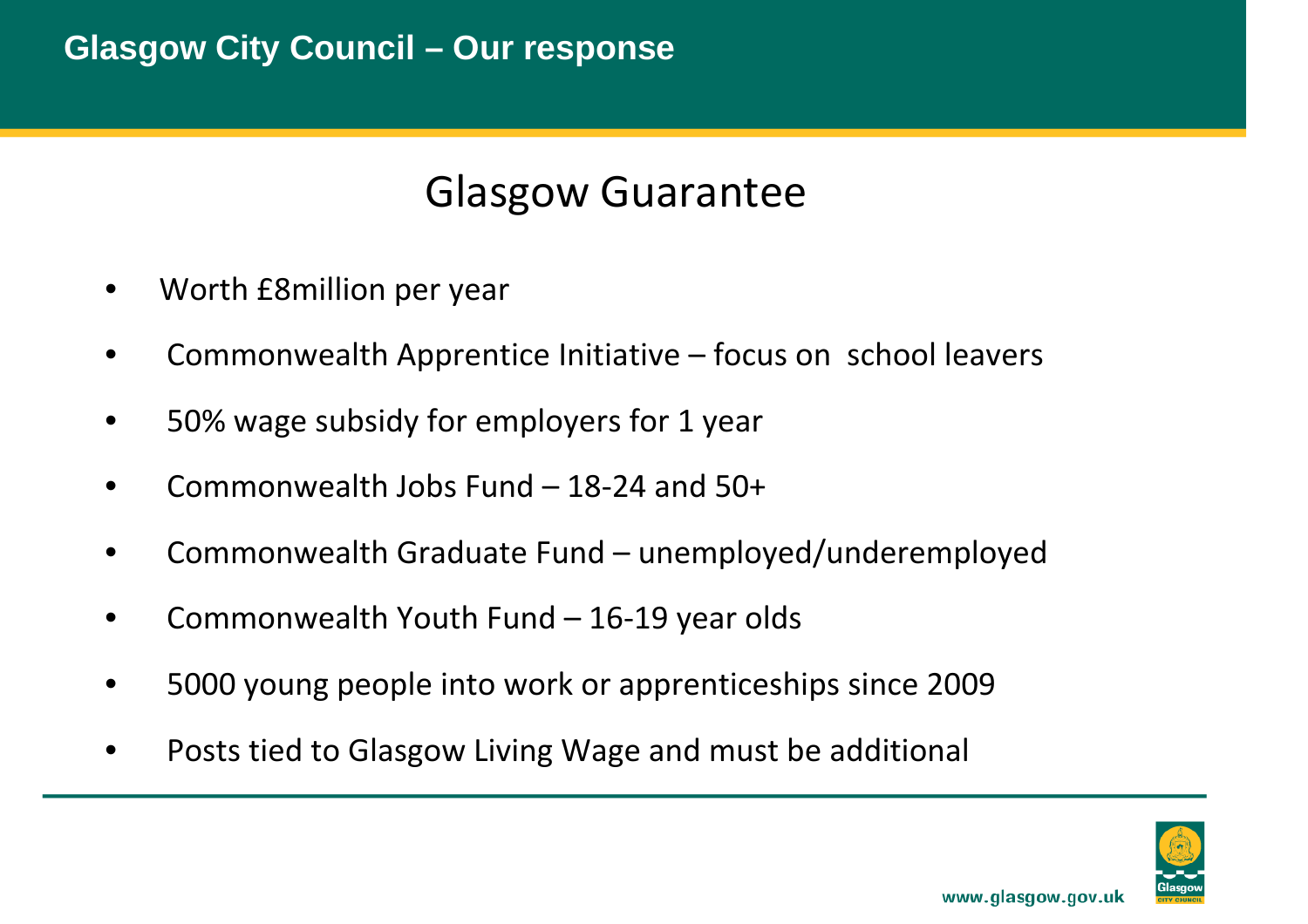### **SINGLE OUTCOME AGREEMENT**

Targeted, co ‐ordinated assistance including:

- monetary advice and budgeting assistance
- employability support services
- child care support
- housing advice
- signposting (e.g. Credit Unions).

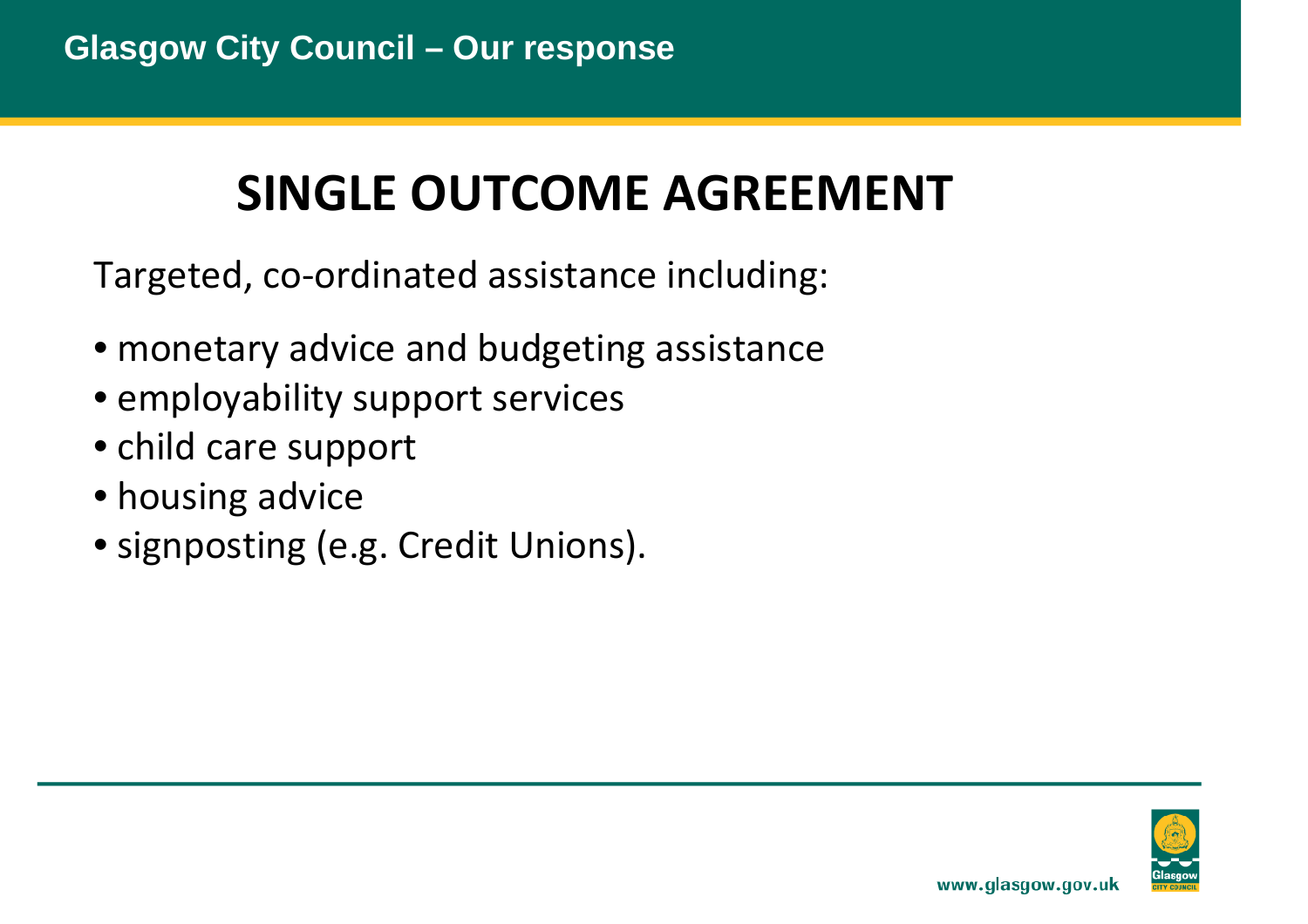### **GLASGOW WORKS STRATEGY REFRESH**

- •*People …. in work….at risk*
- •*Young people*, defined as the under 25s.
- •*Workless people more distant from the labour market*

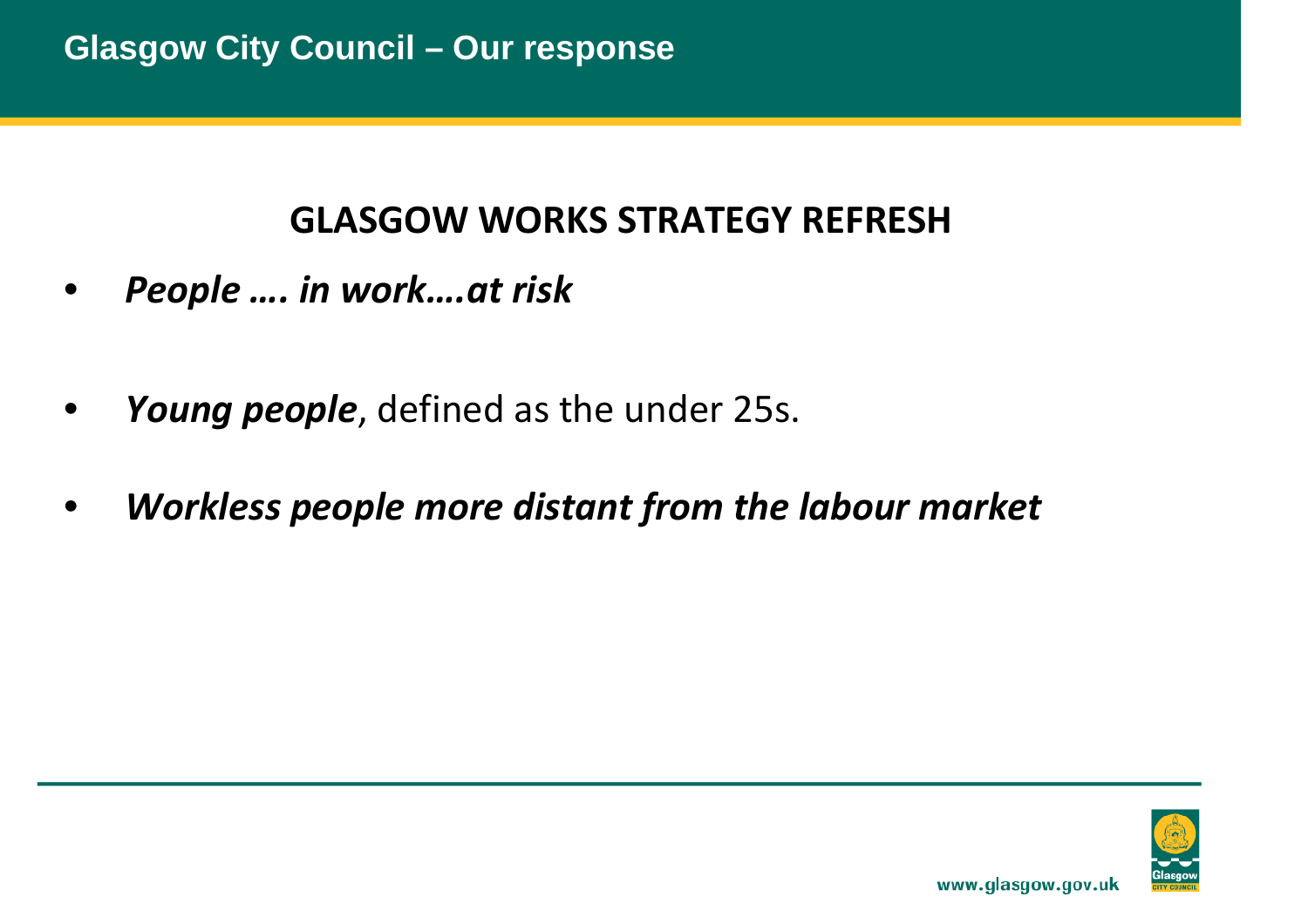### **DEVELOPING RESPONSES**

- New European Structural Fund Programmes
- More focus on Stage 5 activity
- Recent City Deal pilot
- Sector focused employer led interventions
- £300k programme

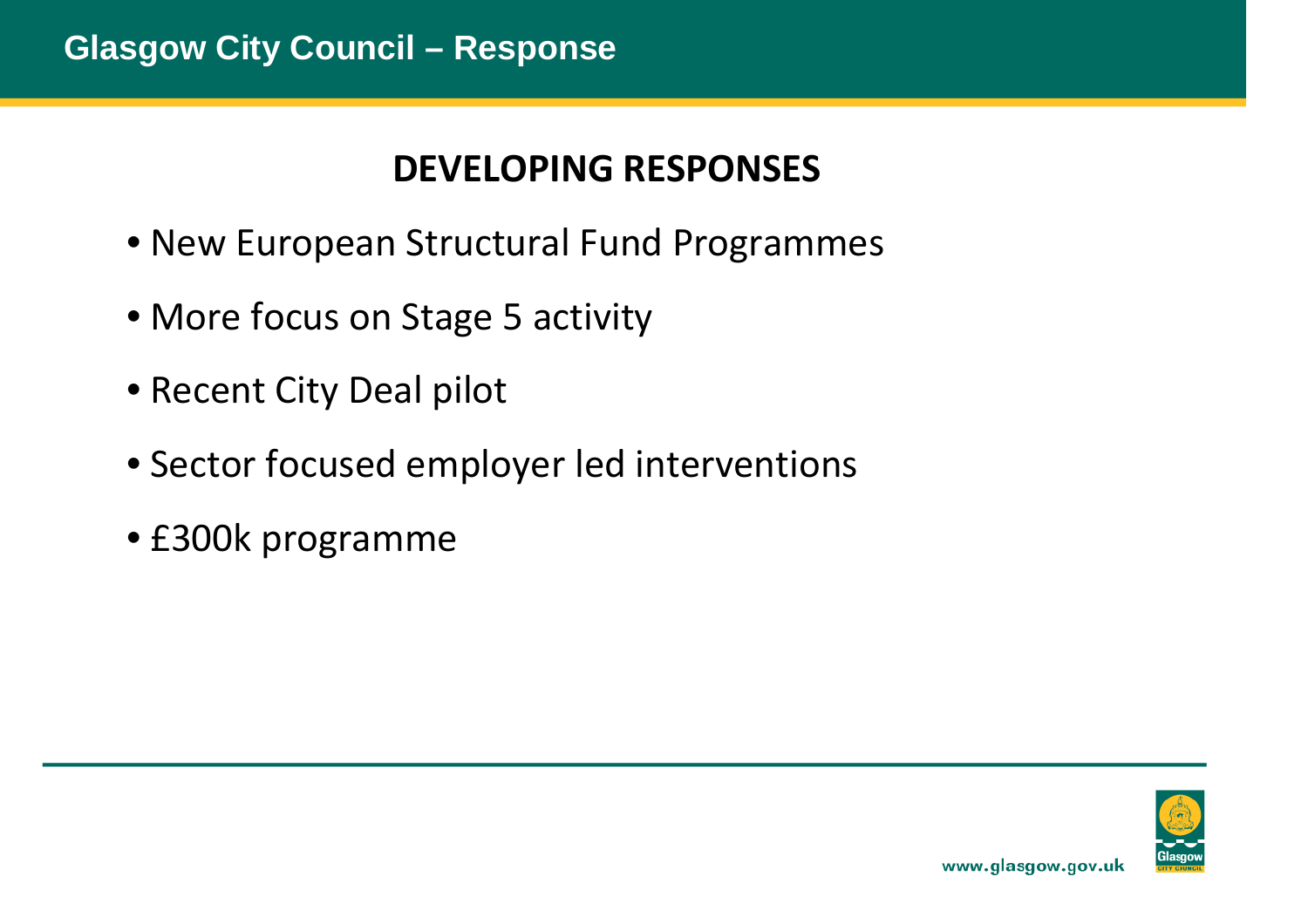#### **Glasgow City Council – Our response**

### **What can we do?**

- Working with employers – properly incentivise
- Promotion of financial advice
- Childcare!
- Living Wage – contracts?
- Need tangible solutions